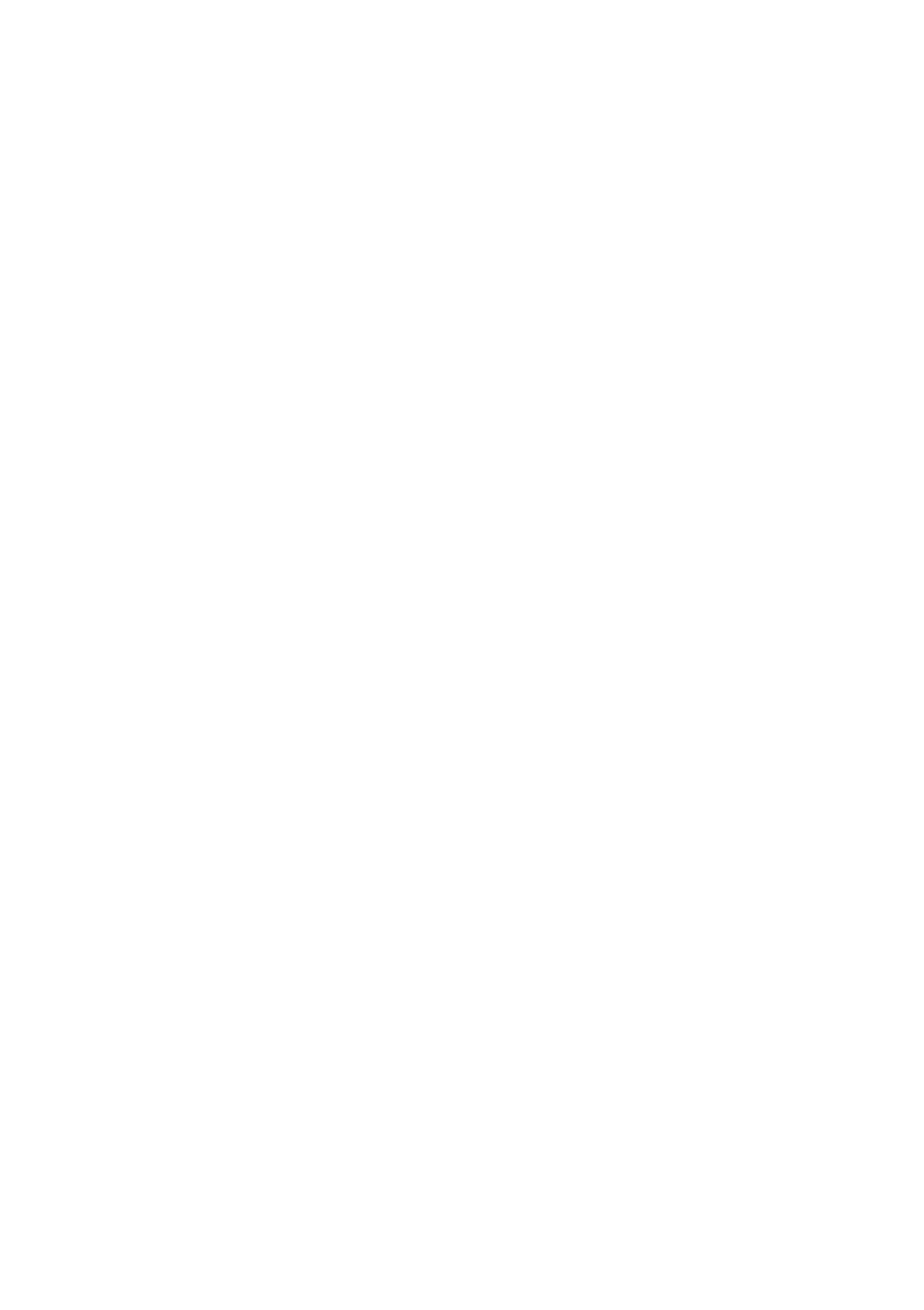This is my family:

This is where I live: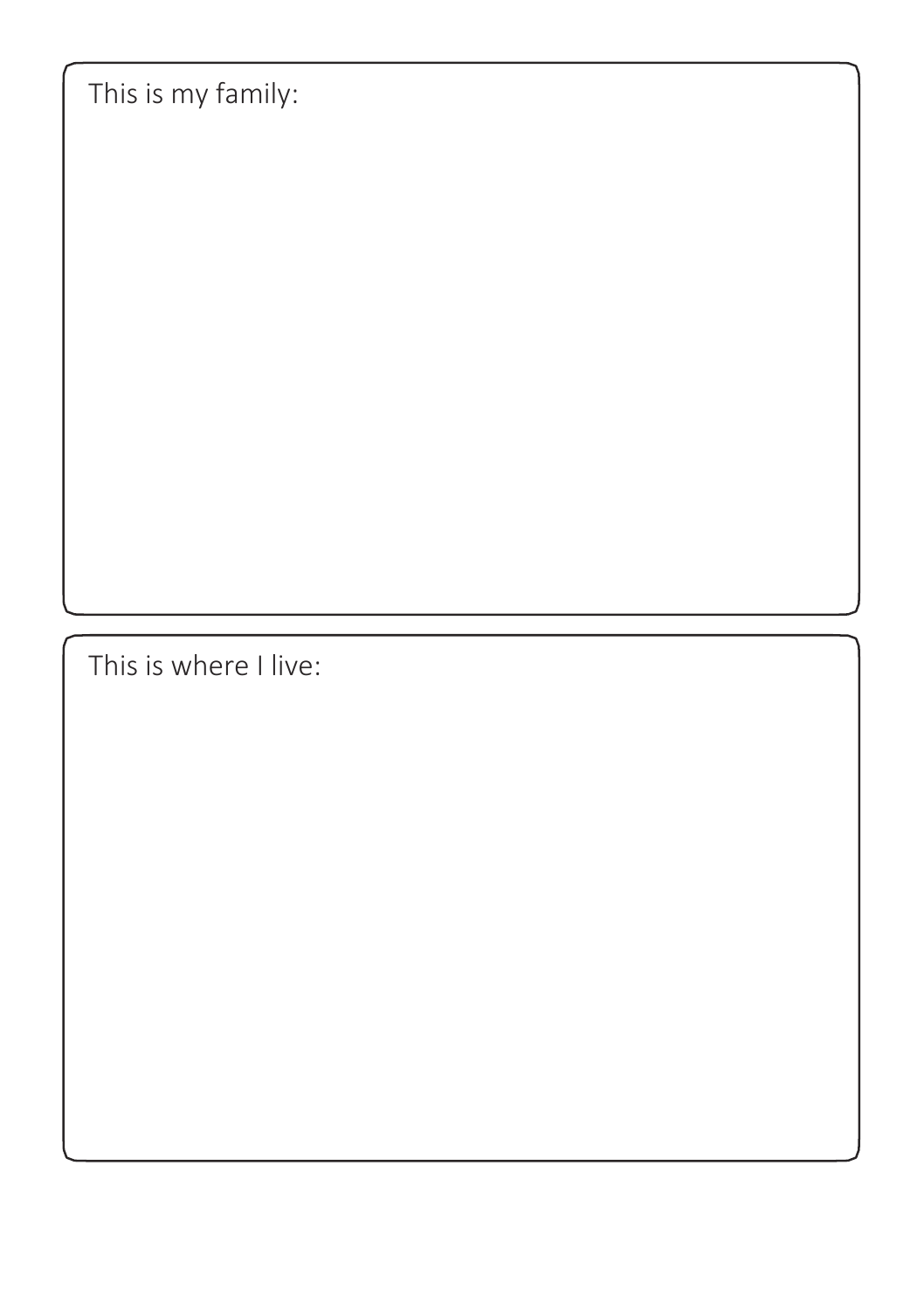## My favourite things.

My favourite stories:  $\left| \begin{array}{c} | \\ | \end{array} \right|$  My favourite toys:

My favourite game:  $\begin{array}{|c|c|c|c|c|} \hline \text{My favourable food:} \end{array}$ 

My favourite colour:

What makes me laugh!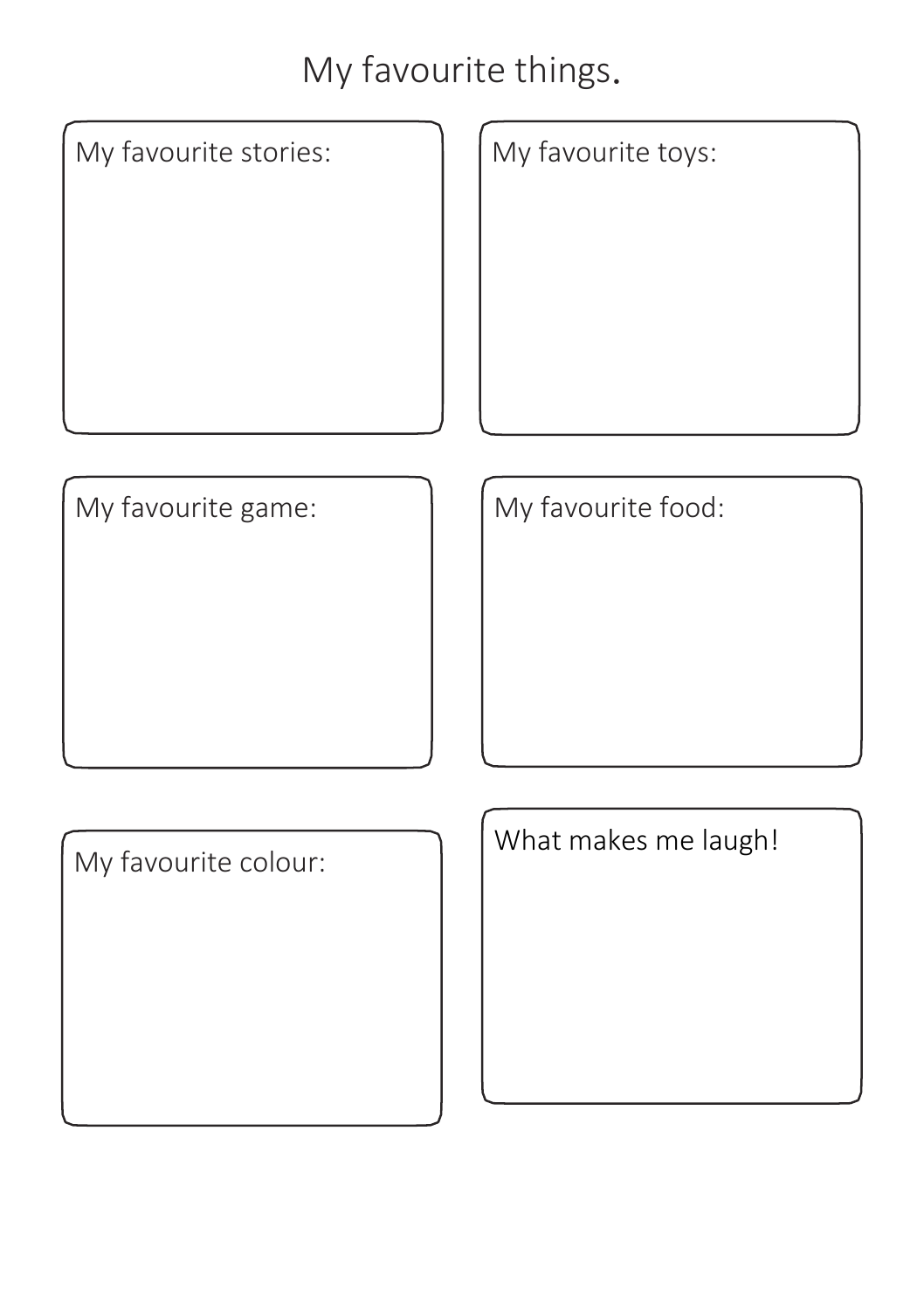What I like to do. (Do the children like to play outside? Inside? What do they like helping with at home? What activities do they enjoy the most?)

What I like to do at preschool/childcare setting:

What I like to do at home: (Can include hobbies)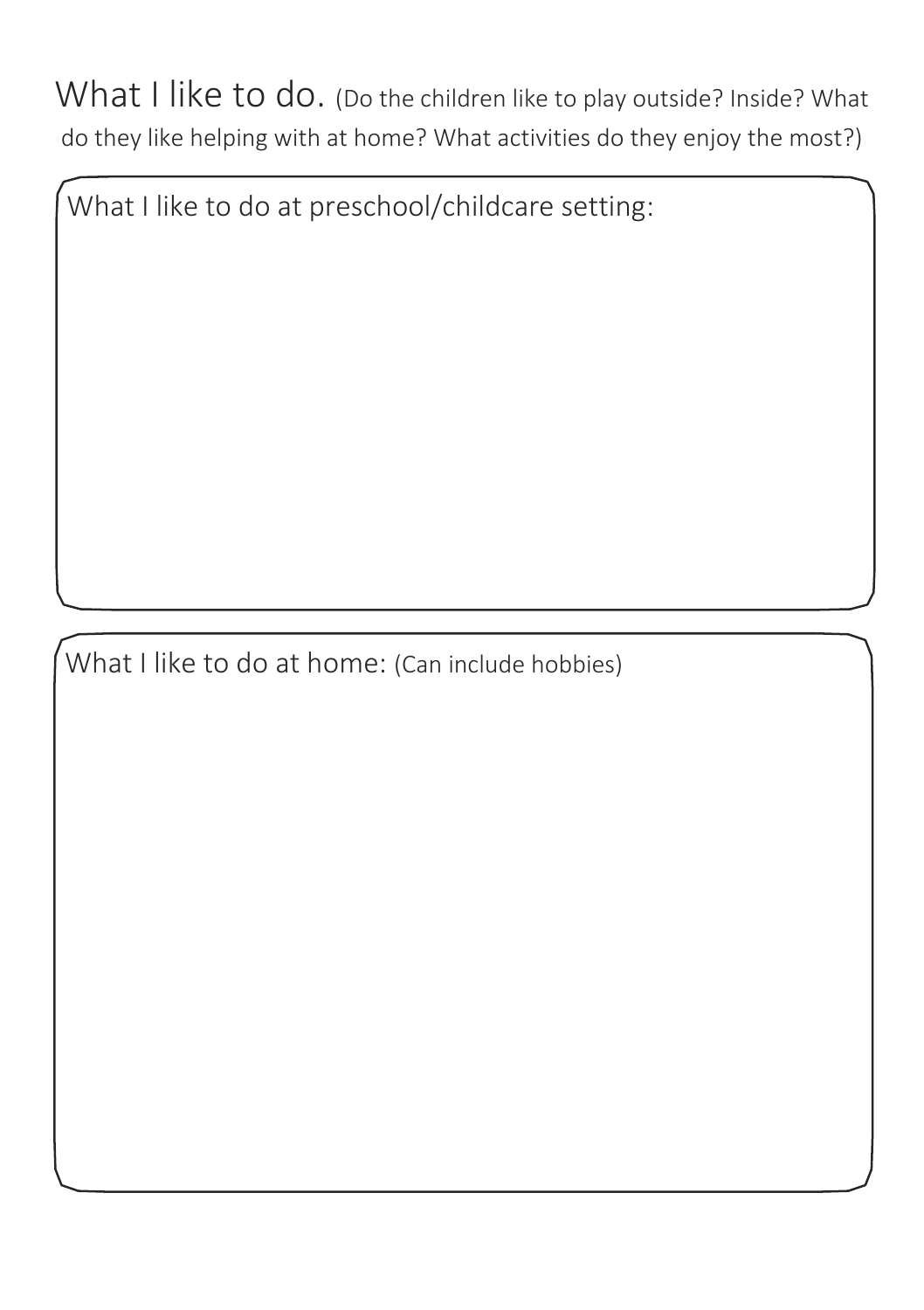These are the people I like to play with. (Is there anyone coming to school that the children know?)

A message or questions for my teachers at my new school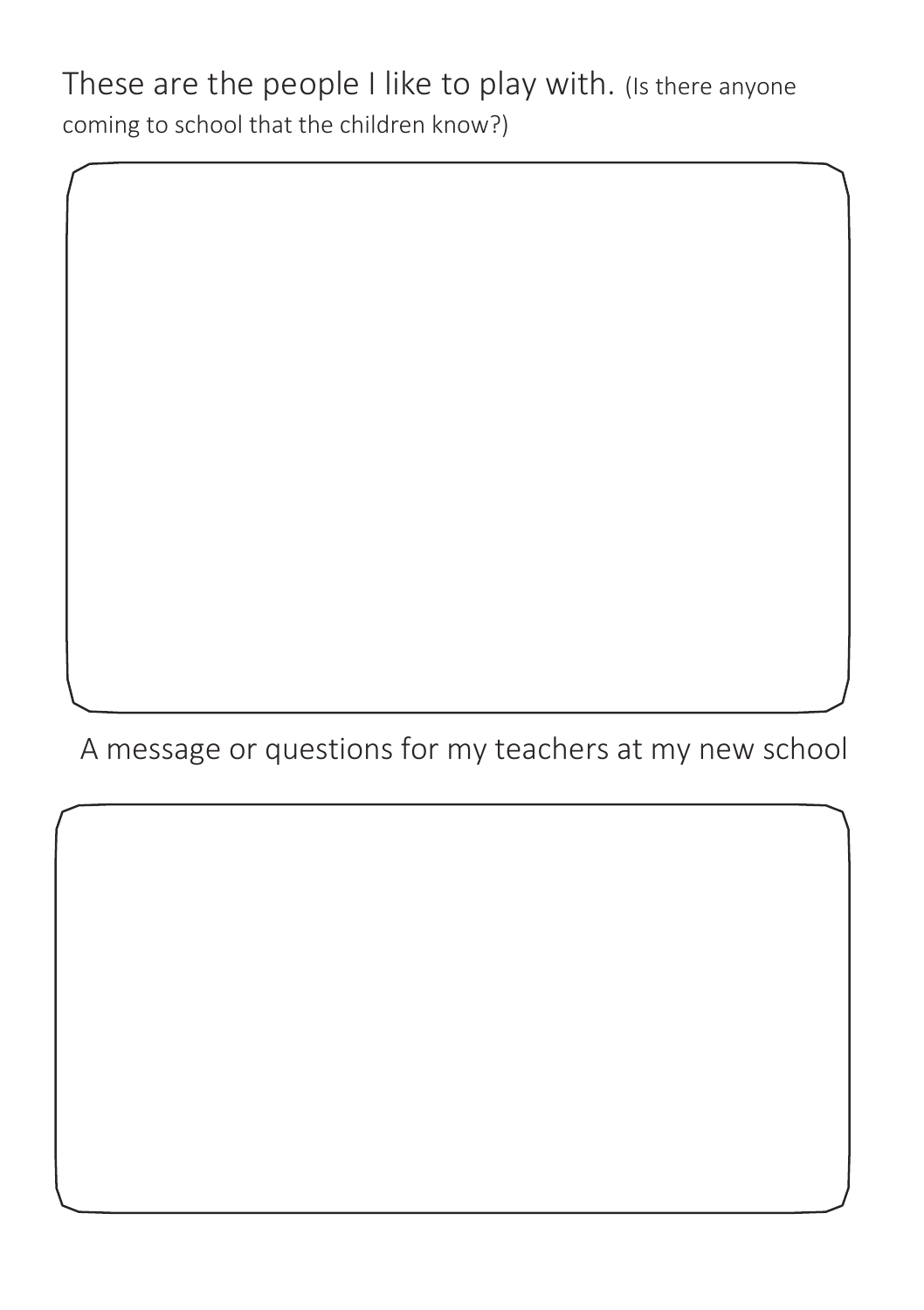## A special picture for my new teachers.

(This could be a picture of themselves doing something they love! If they want to draw, please scribe what they are drawing, some children will just make marks, or might want to just put some colours here)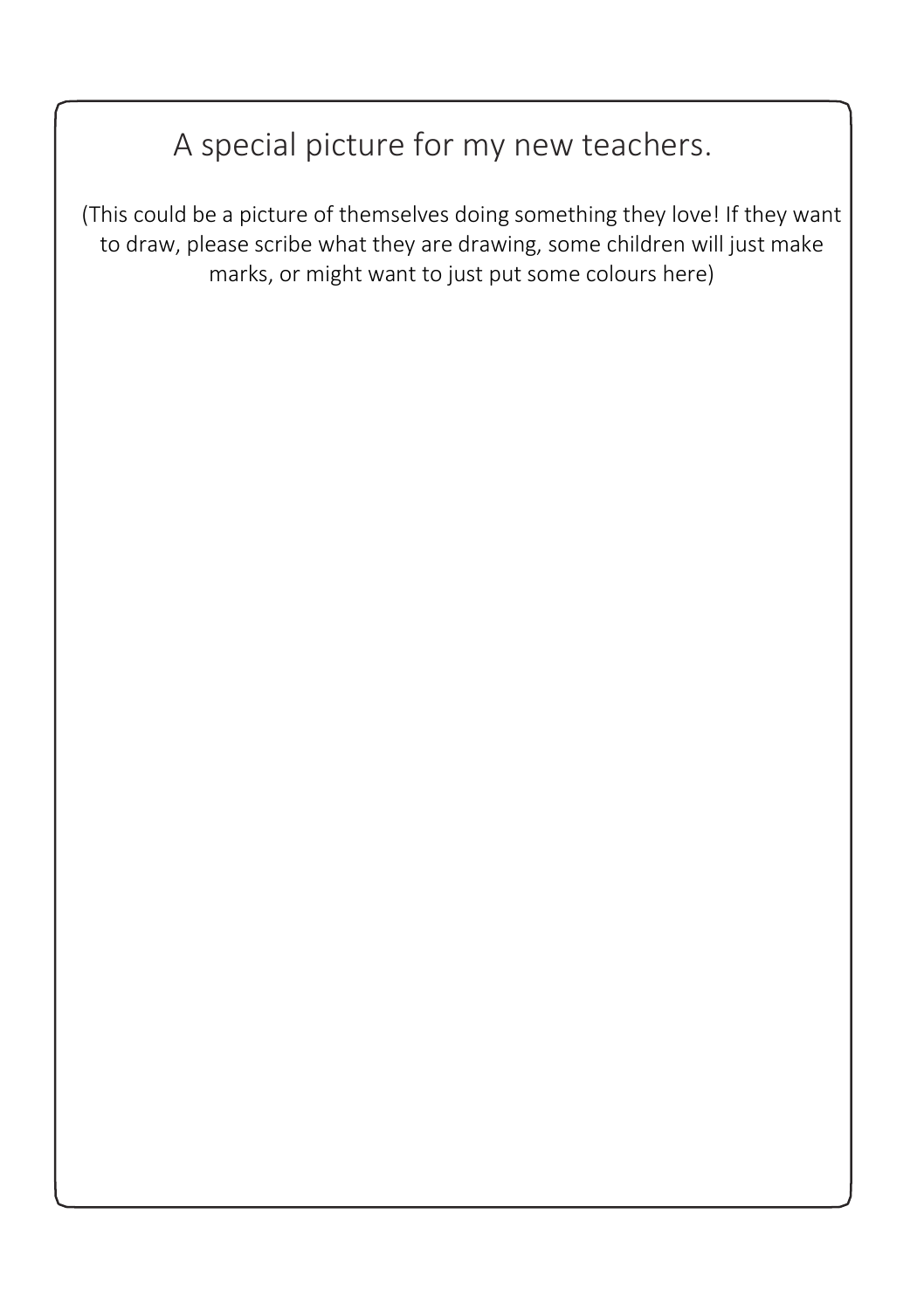## Box for parents / carers

Is there anything else you would like to tell us about your child?

Do you think your child might be entitled to additional funding (Pupil Premium) to support the high aspirations we have for your child? Please contact the school office if you have further questions about this.